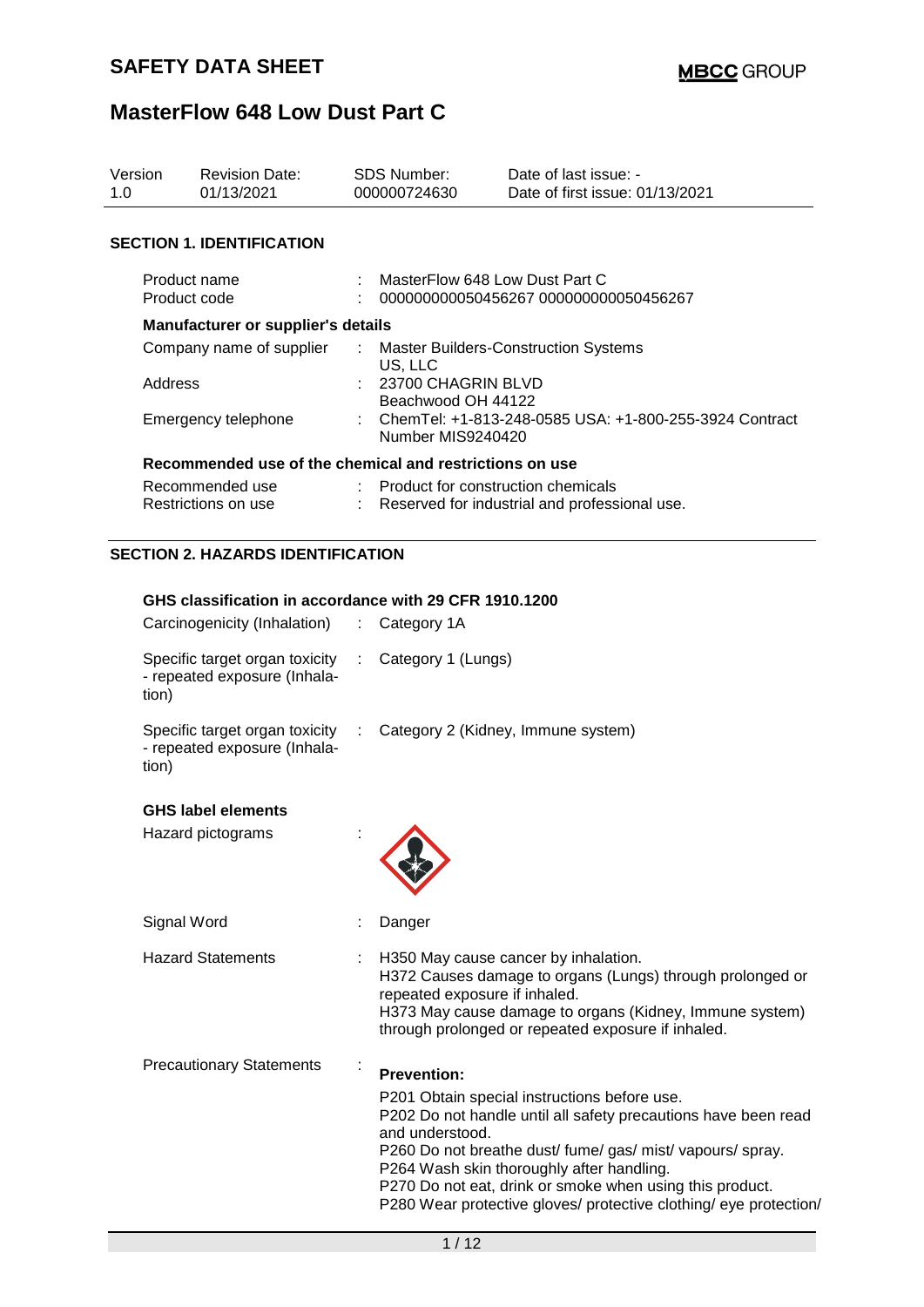| Version<br>1.0                                                          | <b>Revision Date:</b><br>01/13/2021 | SDS Number:<br>000000724630                                                                | Date of last issue: -<br>Date of first issue: 01/13/2021 |  |  |  |
|-------------------------------------------------------------------------|-------------------------------------|--------------------------------------------------------------------------------------------|----------------------------------------------------------|--|--|--|
|                                                                         |                                     | face protection.                                                                           |                                                          |  |  |  |
|                                                                         |                                     | <b>Response:</b><br>attention.                                                             | P308 + P313 IF exposed or concerned: Get medical advice/ |  |  |  |
|                                                                         |                                     | Storage:<br>P405 Store locked up.                                                          |                                                          |  |  |  |
|                                                                         |                                     | Disposal:<br>P501 Dispose of contents/ container to an approved waste dis-<br>posal plant. |                                                          |  |  |  |
|                                                                         | <b>Other hazards</b>                |                                                                                            |                                                          |  |  |  |
| None known.<br><b>SECTION 3. COMPOSITION/INFORMATION ON INGREDIENTS</b> |                                     |                                                                                            |                                                          |  |  |  |
|                                                                         | Chemical nature                     | modified cement mortar                                                                     |                                                          |  |  |  |

### **Components**

| Chemical name      | ICAS-No.    | Concentration (% w/w) |
|--------------------|-------------|-----------------------|
| Icalcium oxide     | 1305-78-8   | $>= 0 - 0.2$          |
| crystalline silica | l14808-60-7 | $>= 50 - 100$         |
| Barium sulfate     | 7727-43-7   | $>= 0 - < 15$         |
| Quartz (SiO2)      | 14808-60-7  | $>= 0 - 0.2$          |

### **SECTION 4. FIRST AID MEASURES**

| General advice          | : First aid personnel should pay attention to their own safety.<br>If the patient is likely to become unconscious, place and<br>transport in stable sideways position (recovery position).<br>Immediately remove contaminated clothing.<br>Do not leave the victim unattended. |
|-------------------------|--------------------------------------------------------------------------------------------------------------------------------------------------------------------------------------------------------------------------------------------------------------------------------|
| If inhaled              | : Keep patient calm, remove to fresh air, seek medical atten-<br>tion.<br>If unconscious, place in recovery position and seek medical                                                                                                                                          |
|                         | advice.<br>If symptoms persist, call a physician.                                                                                                                                                                                                                              |
| In case of skin contact | : Immediately wash thoroughly with soap and water, seek med-<br>ical attention.                                                                                                                                                                                                |
| In case of eye contact  | Wash affected eyes for at least 15 minutes under running<br>water with eyelids held open.                                                                                                                                                                                      |
|                         | Remove contact lenses.<br>Protect unharmed eye.                                                                                                                                                                                                                                |
|                         | If eye irritation persists, consult a specialist.                                                                                                                                                                                                                              |
| If swallowed            | Immediately rinse mouth and then drink 200-300 ml of water,<br>seek medical attention.                                                                                                                                                                                         |
|                         | Keep respiratory tract clear.                                                                                                                                                                                                                                                  |
|                         | Do not give milk or alcoholic beverages.                                                                                                                                                                                                                                       |
|                         | Never give anything by mouth to an unconscious person.<br>If symptoms persist, call a physician.                                                                                                                                                                               |
| Most important symptoms | None known.                                                                                                                                                                                                                                                                    |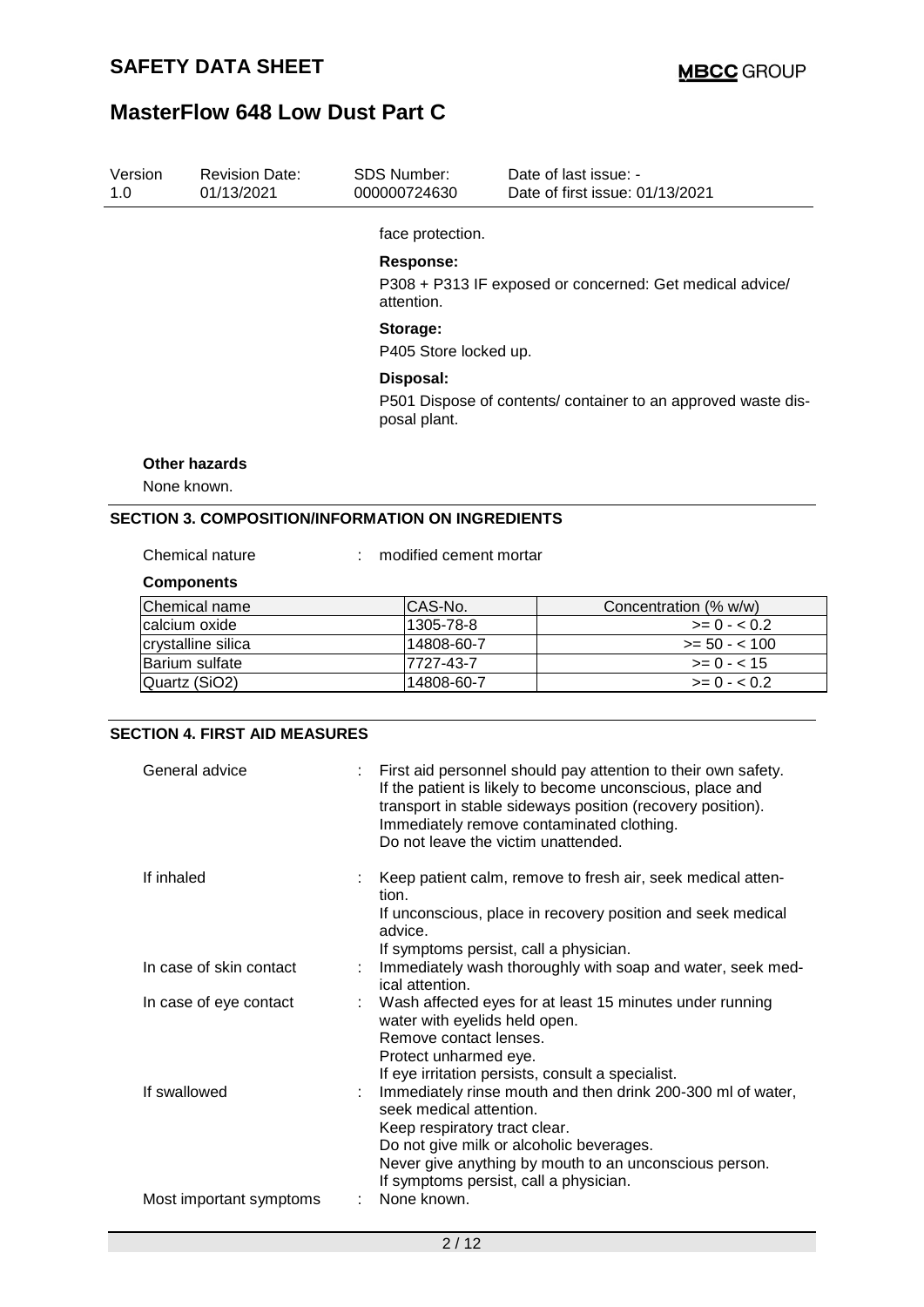### **SAFETY DATA SHEET**

## **MasterFlow 648 Low Dust Part C**

| Version<br>1.0 |                   | <b>Revision Date:</b><br>01/13/2021                                             |   | <b>SDS Number:</b><br>000000724630                                                 | Date of last issue: -<br>Date of first issue: 01/13/2021                                                                                               |
|----------------|-------------------|---------------------------------------------------------------------------------|---|------------------------------------------------------------------------------------|--------------------------------------------------------------------------------------------------------------------------------------------------------|
|                | delayed           | and effects, both acute and<br>Notes to physician                               | ÷ | Treat symptomatically.                                                             |                                                                                                                                                        |
|                |                   |                                                                                 |   |                                                                                    |                                                                                                                                                        |
|                |                   | <b>SECTION 5. FIRE-FIGHTING MEASURES</b>                                        |   |                                                                                    |                                                                                                                                                        |
|                |                   | Suitable extinguishing media                                                    |   | Foam<br>Water spray<br>Dry powder<br>Carbon dioxide (CO2)                          |                                                                                                                                                        |
|                | media             | Unsuitable extinguishing                                                        |   | water jet                                                                          |                                                                                                                                                        |
|                | ucts              | Hazardous combustion prod-                                                      |   | harmful vapours<br>nitrogen oxides<br>fumes/smoke<br>carbon black<br>carbon oxides |                                                                                                                                                        |
|                |                   | Further information                                                             |   |                                                                                    | Standard procedure for chemical fires.<br>Use extinguishing measures that are appropriate to local cir-<br>cumstances and the surrounding environment. |
|                | for fire-fighters | Special protective equipment                                                    |   | essary.                                                                            | Wear self-contained breathing apparatus for firefighting if nec-                                                                                       |
|                |                   | <b>SECTION 6. ACCIDENTAL RELEASE MEASURES</b>                                   |   |                                                                                    |                                                                                                                                                        |
|                |                   | Personal precautions, protec- :<br>tive equipment and emer-<br>gency procedures |   | Avoid dust formation.                                                              |                                                                                                                                                        |
|                |                   | Environmental precautions                                                       |   |                                                                                    | Contain contaminated water/firefighting water.<br>Do not discharge into drains/surface waters/groundwater.                                             |
|                |                   | Methods and materials for                                                       |   |                                                                                    | Pick up and arrange disposal without creating dust.                                                                                                    |

### **SECTION 7. HANDLING AND STORAGE**

containment and cleaning up

| Advice on protection against<br>fire and explosion | ÷. | Provide appropriate exhaust ventilation at places where dust<br>is formed.                                                                                  |
|----------------------------------------------------|----|-------------------------------------------------------------------------------------------------------------------------------------------------------------|
| Advice on safe handling                            |    | : For personal protection see section 8.<br>Smoking, eating and drinking should be prohibited in the ap-<br>plication area.                                 |
| Conditions for safe storage                        |    | : Electrical installations / working materials must comply with<br>the technological safety standards.                                                      |
| Further information on stor-<br>age conditions     |    | : Keep only in the original container in a cool, dry, well-<br>ventilated place away from ignition sources, heat or flame.<br>Protect from direct sunlight. |
| Materials to avoid                                 |    | No applicable information available.                                                                                                                        |
|                                                    |    | No materials to be especially mentioned.                                                                                                                    |

Sweep up and shovel.

Keep in suitable, closed containers for disposal.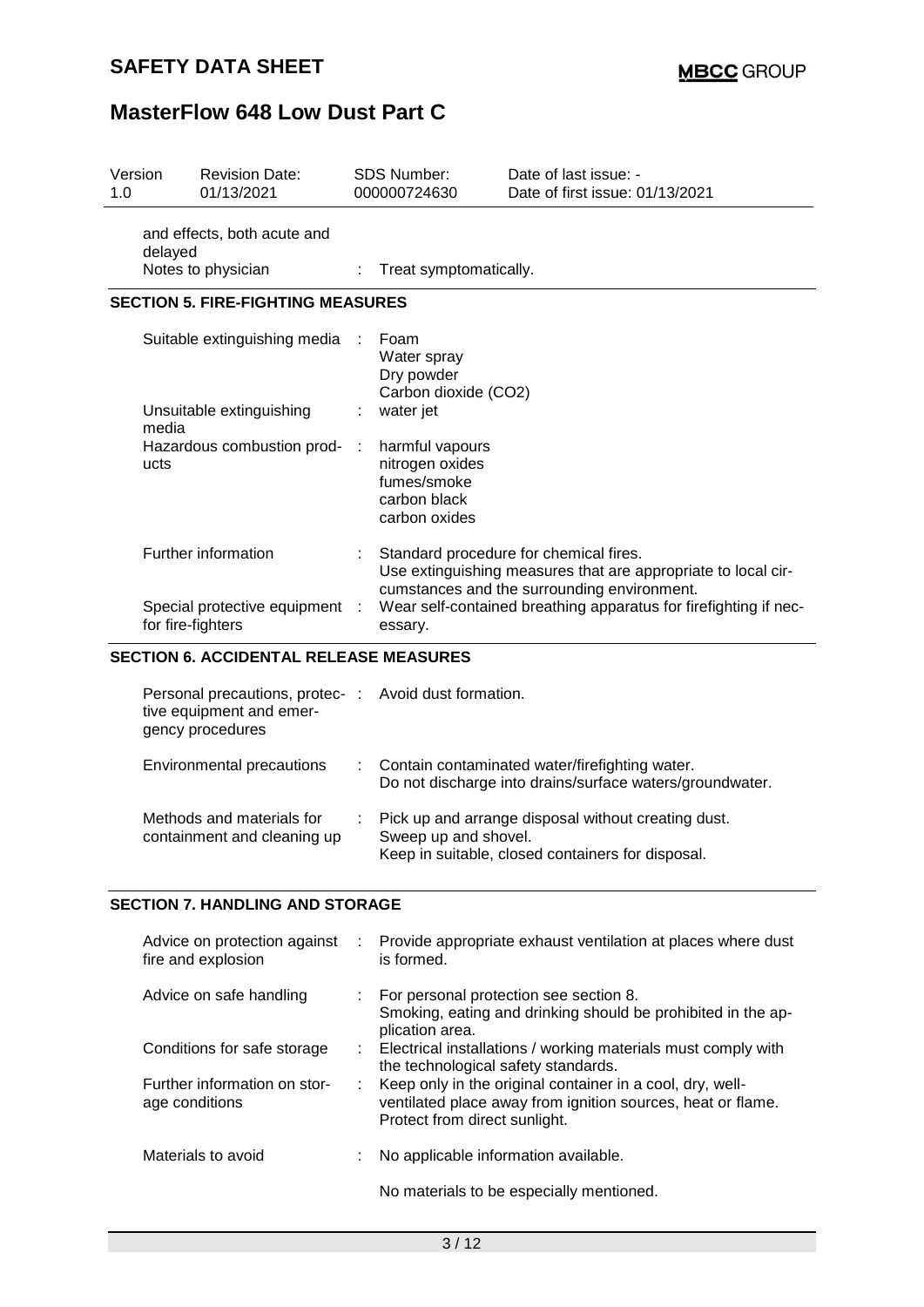### **SAFETY DATA SHEET**

## **MasterFlow 648 Low Dust Part C**

| Version | <b>Revision Date:</b> | SDS Number:  | Date of last issue: -           |
|---------|-----------------------|--------------|---------------------------------|
| 1.0     | 01/13/2021            | 000000724630 | Date of first issue: 01/13/2021 |
|         |                       |              |                                 |

age stability

Further information on stor-: No decomposition if stored and applied as directed.

### **SECTION 8. EXPOSURE CONTROLS/PERSONAL PROTECTION**

#### **Ingredients with workplace control parameters**

| Components     | CAS-No.    | Value type                                   | Control parame-    | <b>Basis</b>                              |
|----------------|------------|----------------------------------------------|--------------------|-------------------------------------------|
|                |            | (Form of                                     | ters / Permissible |                                           |
|                |            | exposure)                                    | concentration      |                                           |
| calcium oxide  | 1305-78-8  | <b>TWA value</b>                             | $2$ mg/m $3$       | <b>ACGIHTLV</b>                           |
|                |            | <b>REL</b> value                             | $2$ mg/m $3$       | <b>NIOSH</b>                              |
|                |            | <b>PEL</b>                                   | $5$ mg/m $3$       | 29 CFR                                    |
|                |            |                                              |                    | 1910.1000                                 |
|                |            |                                              |                    | (Table Z-1)                               |
|                |            | <b>TWA value</b>                             | $5$ mg/m $3$       | 29 CFR                                    |
|                |            |                                              |                    | 1910.1000                                 |
|                |            | <b>TWA</b>                                   | $2$ mg/m $3$       | (Table Z-1-A)<br><b>ACGIH</b>             |
|                |            | <b>TWA</b>                                   | $2$ mg/m $3$       | <b>NIOSH REL</b>                          |
|                |            | <b>TWA</b>                                   |                    |                                           |
|                |            | <b>TWA</b>                                   | 5 mg/m3<br>5 mg/m3 | OSHA Z-1<br>OSHA P0                       |
| Barium sulfate | 7727-43-7  | <b>TWA value</b>                             | $5$ mg/m $3$       | <b>ACGIHTLV</b>                           |
|                |            | (Inhalable<br>fraction)                      |                    |                                           |
|                |            | <b>REL</b> value<br>(Respirable)             | 5 mg/m3            | <b>NIOSH</b>                              |
|                |            | <b>REL</b> value<br>(Total)                  | 10 mg/m3           | <b>NIOSH</b>                              |
|                |            | PEL (Total<br>dust)                          | 15 mg/m3           | <b>29 CFR</b><br>1910.1000<br>(Table Z-1) |
|                |            | PEL (Respir-<br>able fraction)               | $5$ mg/m $3$       | 29 CFR<br>1910.1000<br>(Table Z-1)        |
|                |            | TWA (Inhal-<br>able particu-<br>late matter) | $5$ mg/m $3$       | <b>ACGIH</b>                              |
|                |            | TWA (Res-<br>pirable)                        | 5 mg/m3            | <b>NIOSH REL</b>                          |
|                |            | TWA (total)                                  | 10 mg/m3           | <b>NIOSH REL</b>                          |
|                |            | TWA (total<br>dust)                          | 15 mg/m3           | OSHA <sub>Z-1</sub>                       |
|                |            | TWA (respir-<br>able fraction)               | $5$ mg/m $3$       | OSHA <sub>Z-1</sub>                       |
|                |            | <b>TWA (Total</b><br>dust)                   | 10 mg/m3           | OSHA P0                                   |
|                |            | TWA (respir-<br>able dust<br>fraction)       | $5$ mg/m $3$       | OSHA P0                                   |
| Quartz (SiO2)  | 14808-60-7 | <b>TWA value</b><br>(Respirable<br>fraction) | 0.025 mg/m3        | <b>ACGIHTLV</b>                           |
|                |            | <b>TWA value</b>                             | 0.05 mg/m3         | <b>29 CFR</b>                             |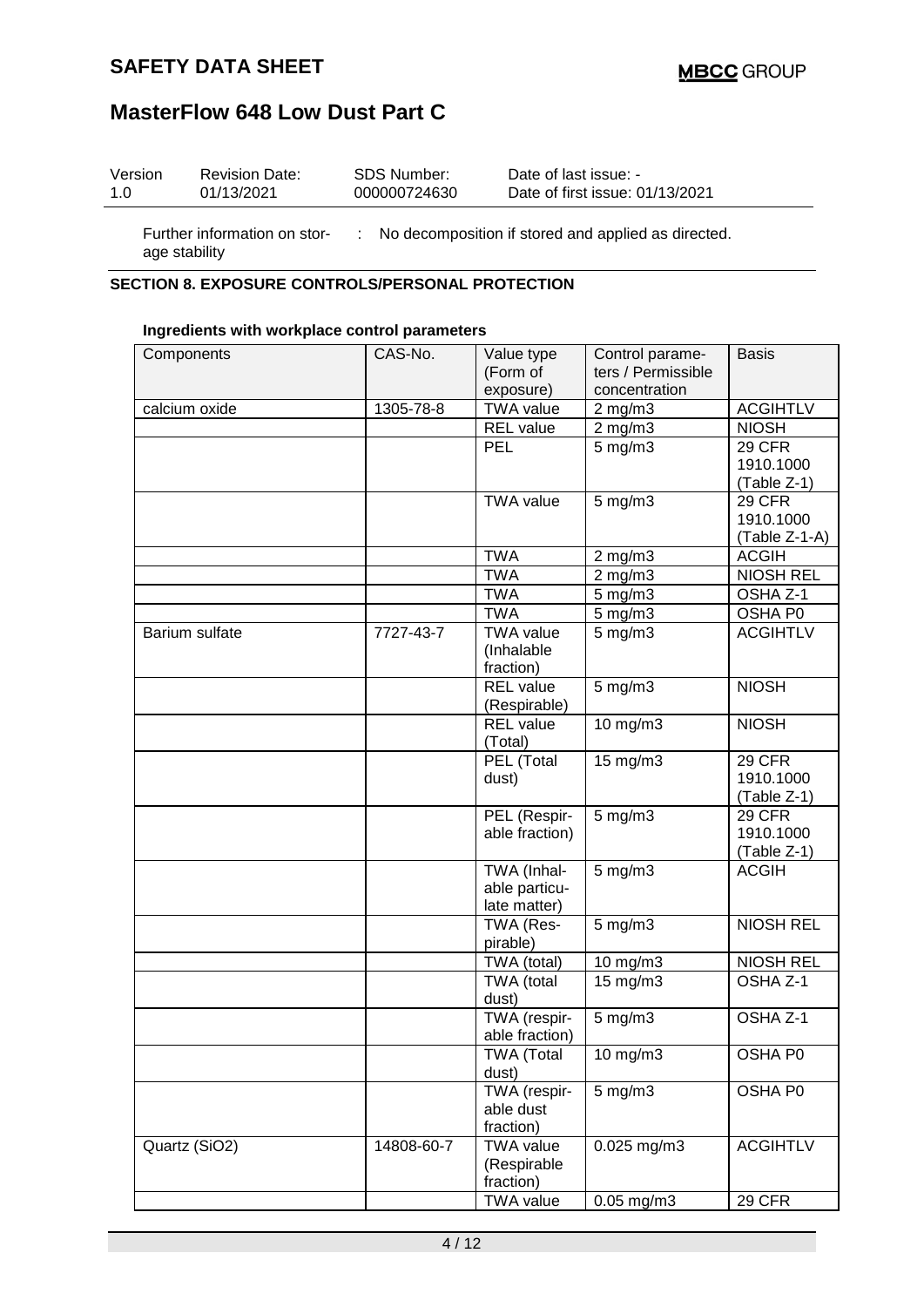| Version<br>1.0 | <b>Revision Date:</b><br>01/13/2021 | SDS Number:<br>000000724630 | Date of last issue: -                              | Date of first issue: 01/13/2021      |                                     |
|----------------|-------------------------------------|-----------------------------|----------------------------------------------------|--------------------------------------|-------------------------------------|
|                |                                     |                             |                                                    |                                      |                                     |
|                |                                     |                             |                                                    | (Respirable dust)                    | 1910.1001-<br>1050                  |
|                |                                     |                             | <b>OSHA Action</b><br>level                        | 0.025 mg/m3<br>(Respirable dust)     | 29 CFR<br>1910.1001-<br>1050        |
|                |                                     |                             | <b>REL</b> value<br>(Respirable<br>dust)           | $0.05$ mg/m3                         | <b>NIOSH</b>                        |
|                |                                     |                             | TWA (Res-<br>pirable dust)                         | $0.05$ mg/m $3$                      | OSHA Z-1                            |
|                |                                     |                             | TWA (respir-<br>able)                              | 10 mg/m3 /<br>%SiO2+2                | OSHA Z-3                            |
|                |                                     |                             | TWA (respir-<br>able)                              | 250 mppcf /<br>%SiO2+5               | OSHA Z-3                            |
|                |                                     |                             | TWA (respir-<br>able dust<br>fraction)             | $0.1$ mg/m $3$                       | OSHA P0                             |
|                |                                     |                             | TWA (Res-<br>pirable par-<br>ticulate mat-<br>ter) | $0.025$ mg/m3<br>(Silica)            | <b>ACGIH</b>                        |
|                |                                     |                             | PEL (respir-<br>able)                              | $0.05$ mg/m $3$                      | OSHA CARC                           |
|                |                                     |                             | TWA (Res-<br>pirable dust)                         | $0.05$ mg/m3<br>(Silica)             | <b>NIOSH REL</b>                    |
|                | crystalline silica                  | 14808-60-7                  | <b>TWA value</b><br>(Respirable<br>fraction)       | $0.025$ mg/m3                        | <b>ACGIHTLV</b>                     |
|                |                                     |                             | <b>REL</b> value<br>(Respirable<br>dust)           | $0.05$ mg/m $3$                      | <b>NIOSH</b>                        |
|                |                                     |                             | <b>TWA value</b>                                   | $0.05$ mg/m $3$<br>(Respirable dust) | 29 CFR<br>1910.1001-<br>1050        |
|                |                                     |                             | <b>OSHA Action</b><br>level                        | 0.025 mg/m3<br>(Respirable dust)     | <b>29 CFR</b><br>1910.1001-<br>1050 |
|                |                                     |                             | TWA (Res-<br>pirable dust)                         | $0.05$ mg/m $3$                      | OSHA Z-1                            |
|                |                                     |                             | TWA (respir-<br>able)                              | 10 mg/m3 /<br>%SiO2+2                | OSHA Z-3                            |
|                |                                     |                             | TWA (respir-<br>able)                              | $250$ mppcf $/$<br>%SiO2+5           | OSHA Z-3                            |
|                |                                     |                             | TWA (respir-<br>able dust<br>fraction)             | $0.1$ mg/m $3$                       | OSHA P0                             |
|                |                                     |                             | TWA (Res-<br>pirable par-<br>ticulate mat-<br>ter) | $0.025$ mg/m $3$<br>(Silica)         | <b>ACGIH</b>                        |
|                |                                     |                             | PEL (respir-<br>able)                              | $0.05$ mg/m $3$                      | <b>OSHA CARC</b>                    |
|                |                                     |                             | TWA (Res-<br>pirable dust)                         | $\overline{0.05}$ mg/m3<br>(Silica)  | <b>NIOSH REL</b>                    |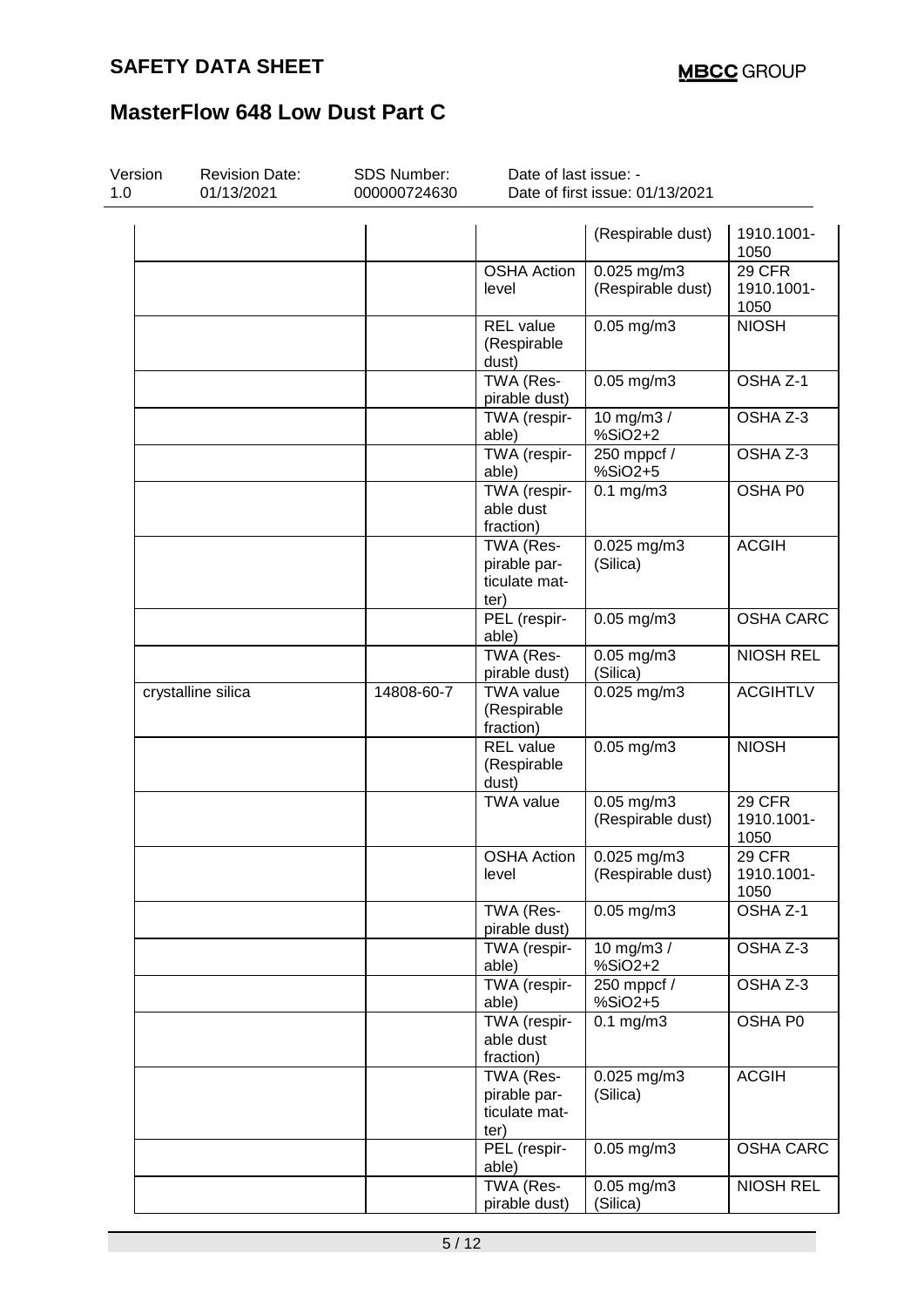| Version<br>1.0 | <b>Revision Date:</b><br>01/13/2021                     |    | <b>SDS Number:</b><br>000000724630                           | Date of last issue: -<br>Date of first issue: 01/13/2021                                                                                                                                                                          |  |  |
|----------------|---------------------------------------------------------|----|--------------------------------------------------------------|-----------------------------------------------------------------------------------------------------------------------------------------------------------------------------------------------------------------------------------|--|--|
|                |                                                         |    |                                                              |                                                                                                                                                                                                                                   |  |  |
|                | <b>Engineering measures</b>                             | ÷  |                                                              | No applicable information available.                                                                                                                                                                                              |  |  |
|                | Personal protective equipment<br>Respiratory protection |    | Wear a NIOSH approved (or equivalent) particulate respirator |                                                                                                                                                                                                                                   |  |  |
|                |                                                         |    |                                                              | if ventilation is inadequate to control dust.                                                                                                                                                                                     |  |  |
|                | Hand protection                                         |    |                                                              |                                                                                                                                                                                                                                   |  |  |
|                | Remarks                                                 |    | types.                                                       | Chemical resistant protective gloves Manufacturer's direc-<br>tions for use should be observed because of great diversity of                                                                                                      |  |  |
|                | Eye protection                                          |    | Safety glasses                                               |                                                                                                                                                                                                                                   |  |  |
|                | Skin and body protection<br>Protective measures         |    | Protective suit<br>Avoid inhalation of dusts.                |                                                                                                                                                                                                                                   |  |  |
|                |                                                         |    | and safety practice.                                         | Wearing of closed work clothing is required additionally to the<br>stated personal protection equipment.<br>Avoid exposure - obtain special instructions before use.<br>Handle in accordance with good building materials hygiene |  |  |
|                | Hygiene measures                                        | ÷. |                                                              | General industrial hygiene practice.                                                                                                                                                                                              |  |  |
|                | <b>SECTION 9. PHYSICAL AND CHEMICAL PROPERTIES</b>      |    |                                                              |                                                                                                                                                                                                                                   |  |  |
|                | Appearance                                              |    | powder to fine granules                                      |                                                                                                                                                                                                                                   |  |  |
|                | Color                                                   |    | tan or grey                                                  |                                                                                                                                                                                                                                   |  |  |
|                | Odor                                                    |    | mild                                                         |                                                                                                                                                                                                                                   |  |  |
|                | pH                                                      |    | No data available                                            |                                                                                                                                                                                                                                   |  |  |
|                | Melting point                                           |    |                                                              | No applicable information available.                                                                                                                                                                                              |  |  |
|                | Boiling point                                           |    |                                                              | No applicable information available.                                                                                                                                                                                              |  |  |
|                | Flash point                                             |    |                                                              | No applicable information available.                                                                                                                                                                                              |  |  |
|                | Evaporation rate                                        |    |                                                              | No applicable information available.                                                                                                                                                                                              |  |  |
|                | Flammability (solid, gas)                               |    |                                                              | No applicable information available.                                                                                                                                                                                              |  |  |
|                | Upper explosion limit / Upper<br>flammability limit     |    |                                                              | No applicable information available.                                                                                                                                                                                              |  |  |
|                | Lower explosion limit / Lower<br>flammability limit     |    |                                                              | No applicable information available.                                                                                                                                                                                              |  |  |
|                | Vapor pressure                                          |    |                                                              | No applicable information available.                                                                                                                                                                                              |  |  |
|                | Relative vapor density                                  |    |                                                              | No applicable information available.                                                                                                                                                                                              |  |  |
|                | Relative density                                        |    |                                                              | No applicable information available.                                                                                                                                                                                              |  |  |
|                | Solubility(ies)<br>Water solubility                     |    | No data available                                            |                                                                                                                                                                                                                                   |  |  |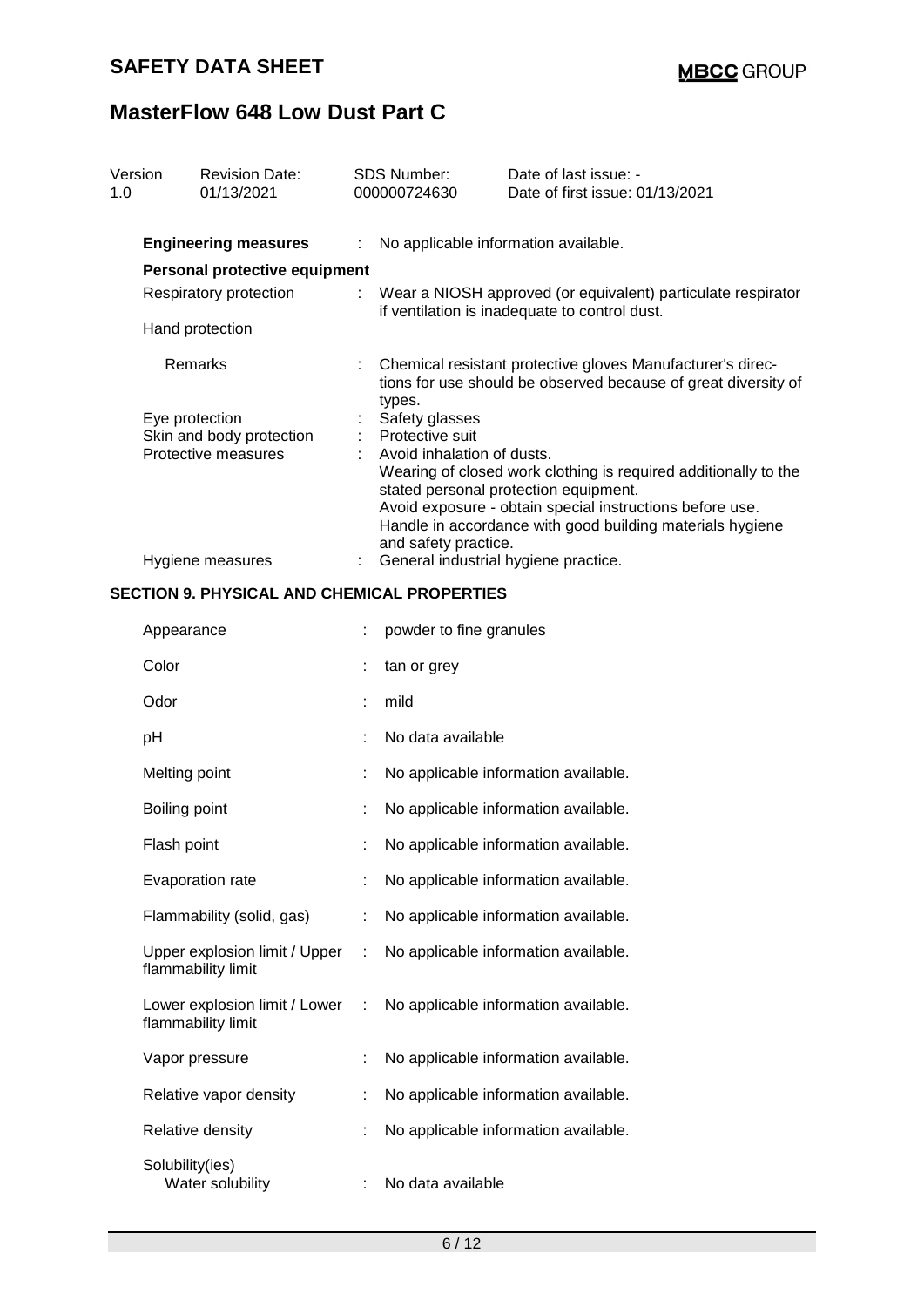| Version<br>1.0 | <b>Revision Date:</b><br>01/13/2021        |                                      | <b>SDS Number:</b><br>000000724630 | Date of last issue: -<br>Date of first issue: 01/13/2021 |  |  |  |
|----------------|--------------------------------------------|--------------------------------------|------------------------------------|----------------------------------------------------------|--|--|--|
|                | Solubility in other solvents               | ÷.                                   |                                    | No applicable information available.                     |  |  |  |
|                | Partition coefficient: n-<br>octanol/water |                                      |                                    | No applicable information available.                     |  |  |  |
|                | Autoignition temperature                   | No applicable information available. |                                    |                                                          |  |  |  |
|                | Decomposition temperature                  |                                      | scribed/indicated.                 | No decomposition if stored and handled as pre-           |  |  |  |
|                | Viscosity<br>Viscosity, dynamic            |                                      |                                    | No applicable information available.                     |  |  |  |
|                | Viscosity, kinematic                       |                                      |                                    | No applicable information available.                     |  |  |  |
|                | Oxidizing properties                       |                                      | not determined                     |                                                          |  |  |  |
|                | Self-heating substances                    |                                      | No data available                  |                                                          |  |  |  |
|                | Sublimation point                          |                                      |                                    | No applicable information available.                     |  |  |  |

### **SECTION 10. STABILITY AND REACTIVITY**

| Reactivity<br>Chemical stability<br>Possibility of hazardous reac-<br>tions | di l | No decomposition if stored and applied as directed.<br>No decomposition if stored and applied as directed.<br>Stable under recommended storage conditions.<br>No hazards to be specially mentioned. |
|-----------------------------------------------------------------------------|------|-----------------------------------------------------------------------------------------------------------------------------------------------------------------------------------------------------|
| Conditions to avoid<br>Incompatible materials                               | t.   | See SDS section 7 - Handling and storage.<br>Strong acids<br>Strong bases<br>Strong oxidizing agents<br>Strong reducing agents                                                                      |
| Hazardous decomposition<br>products                                         | ÷.   | No hazardous decomposition products if stored and handled<br>as prescribed/indicated.                                                                                                               |

### **SECTION 11. TOXICOLOGICAL INFORMATION**

#### **Acute toxicity**

Not classified based on available information.

| <b>Product:</b>           |                                                 |
|---------------------------|-------------------------------------------------|
| Acute oral toxicity       | : Remarks: No applicable information available. |
| Acute inhalation toxicity | : Remarks: No applicable information available. |
| Acute dermal toxicity     | : Remarks: No applicable information available. |

#### **Skin corrosion/irritation**

Not classified based on available information.

### **Serious eye damage/eye irritation**

Not classified based on available information.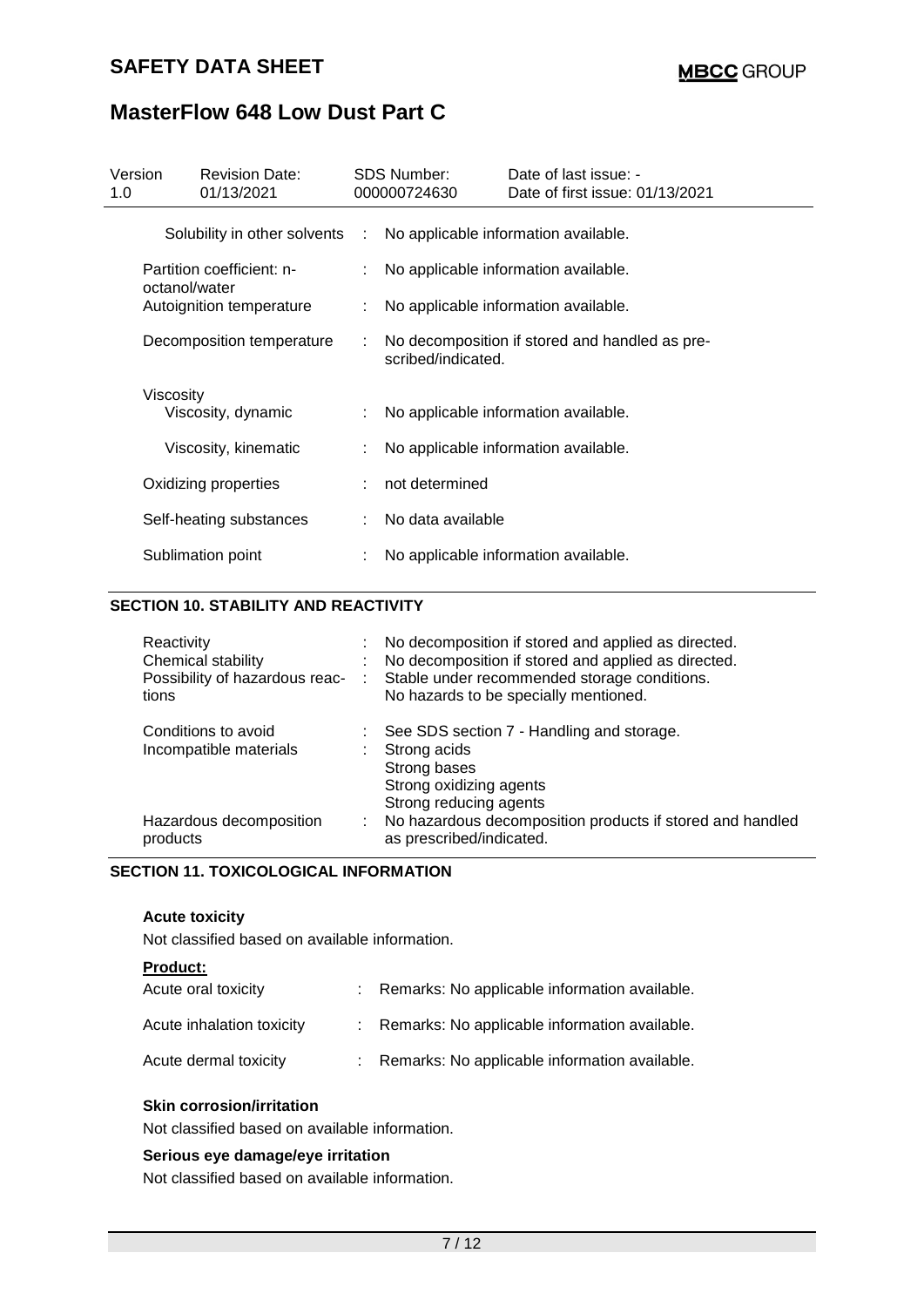## **SAFETY DATA SHEET**

| Version<br>1.0 |                                                                                                                                                                                                                                | <b>Revision Date:</b><br>01/13/2021                                            | <b>SDS Number:</b><br>000000724630                       | Date of last issue: -<br>Date of first issue: 01/13/2021                                                             |  |  |  |  |  |
|----------------|--------------------------------------------------------------------------------------------------------------------------------------------------------------------------------------------------------------------------------|--------------------------------------------------------------------------------|----------------------------------------------------------|----------------------------------------------------------------------------------------------------------------------|--|--|--|--|--|
|                | Respiratory or skin sensitization                                                                                                                                                                                              |                                                                                |                                                          |                                                                                                                      |  |  |  |  |  |
|                | <b>Skin sensitization</b><br>Not classified based on available information.                                                                                                                                                    |                                                                                |                                                          |                                                                                                                      |  |  |  |  |  |
|                | <b>Respiratory sensitization</b><br>Not classified based on available information.                                                                                                                                             |                                                                                |                                                          |                                                                                                                      |  |  |  |  |  |
|                | <b>Germ cell mutagenicity</b><br>Not classified based on available information.                                                                                                                                                |                                                                                |                                                          |                                                                                                                      |  |  |  |  |  |
|                | Carcinogenicity<br>May cause cancer by inhalation.                                                                                                                                                                             |                                                                                |                                                          |                                                                                                                      |  |  |  |  |  |
|                |                                                                                                                                                                                                                                | <b>Reproductive toxicity</b><br>Not classified based on available information. |                                                          |                                                                                                                      |  |  |  |  |  |
|                |                                                                                                                                                                                                                                | <b>STOT-single exposure</b><br>Not classified based on available information.  |                                                          |                                                                                                                      |  |  |  |  |  |
|                | <b>STOT-repeated exposure</b><br>Causes damage to organs (Lung) through prolonged or repeated exposure if inhaled.<br>May cause damage to organs (Kidney, Immune system) through prolonged or repeated exposure<br>if inhaled. |                                                                                |                                                          |                                                                                                                      |  |  |  |  |  |
|                |                                                                                                                                                                                                                                | <b>Aspiration toxicity</b><br>Not classified based on available information.   |                                                          |                                                                                                                      |  |  |  |  |  |
|                | Product:<br>No aspiration hazard expected.                                                                                                                                                                                     |                                                                                |                                                          |                                                                                                                      |  |  |  |  |  |
|                |                                                                                                                                                                                                                                | <b>Further information</b>                                                     |                                                          |                                                                                                                      |  |  |  |  |  |
|                | <b>Product:</b><br>Remarks                                                                                                                                                                                                     |                                                                                | t                                                        | The product has not been tested. The statement has been<br>derived from the properties of the individual components. |  |  |  |  |  |
|                |                                                                                                                                                                                                                                | <b>SECTION 12. ECOLOGICAL INFORMATION</b>                                      |                                                          |                                                                                                                      |  |  |  |  |  |
|                | <b>Ecotoxicity</b>                                                                                                                                                                                                             | No data available<br><b>Persistence and degradability</b>                      |                                                          |                                                                                                                      |  |  |  |  |  |
|                | No data available                                                                                                                                                                                                              |                                                                                |                                                          |                                                                                                                      |  |  |  |  |  |
|                | <b>Bioaccumulative potential</b>                                                                                                                                                                                               |                                                                                |                                                          |                                                                                                                      |  |  |  |  |  |
|                | Components:                                                                                                                                                                                                                    |                                                                                |                                                          |                                                                                                                      |  |  |  |  |  |
|                | octanol/water                                                                                                                                                                                                                  | <b>Barium sulfate:</b><br>Partition coefficient: n-                            | Pow: 4.26<br>log Pow: 0.63<br>Method: other (calculated) |                                                                                                                      |  |  |  |  |  |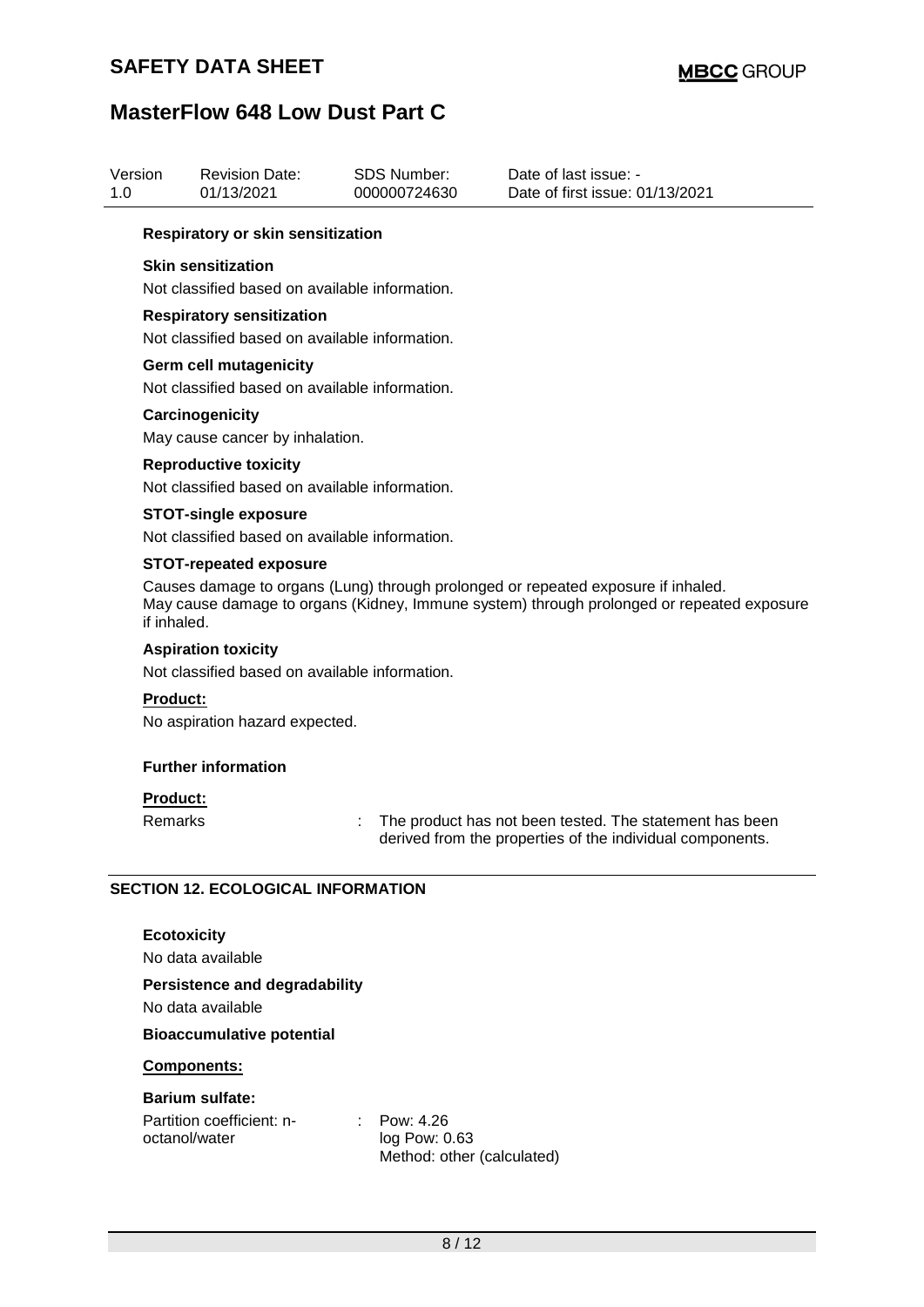| Version<br>1.0            | <b>Revision Date:</b><br>01/13/2021                                   | <b>SDS Number:</b><br>000000724630 | Date of last issue: -<br>Date of first issue: 01/13/2021 |  |
|---------------------------|-----------------------------------------------------------------------|------------------------------------|----------------------------------------------------------|--|
|                           | <b>Mobility in soil</b><br>No data available<br>Other adverse effects |                                    |                                                          |  |
| <b>Product:</b><br>mation | Additional ecological infor-                                          | : No data available                |                                                          |  |
|                           | <b>SECTION 13. DISPOSAL CONSIDERATIONS</b>                            |                                    |                                                          |  |
|                           | <b>Disposal methods</b>                                               |                                    |                                                          |  |

| Waste from residues    | : Dispose of in accordance with local authority regulations.<br>Do not discharge into drains/surface waters/groundwater. |
|------------------------|--------------------------------------------------------------------------------------------------------------------------|
| Contaminated packaging | Empty containers should be taken to an approved waste han-<br>dling site for recycling or disposal.                      |

### **SECTION 14. TRANSPORT INFORMATION**

#### **International Regulations**

#### **IATA-DGR**

Not regulated as a dangerous good

#### **IMDG-Code**

Not regulated as a dangerous good

# **Transport in bulk according to Annex II of MARPOL 73/78 and the IBC Code**

Not applicable for product as supplied.

### **Domestic regulation**

#### **49 CFR**

Not regulated as a dangerous good

### **SECTION 15. REGULATORY INFORMATION**

#### **California Prop. 65**

WARNING: This product can expose you to chemicals including Quartz (SiO2), which is/are known to the State of California to cause cancer. For more information go to www.P65Warnings.ca.gov.

| The ingredients of this product are reported in the following inventories: |  |
|----------------------------------------------------------------------------|--|
|----------------------------------------------------------------------------|--|

| <b>DSL</b> | : All components of this product are on the Canadian DSL                                                                                                |
|------------|---------------------------------------------------------------------------------------------------------------------------------------------------------|
| TSCA       | : All chemical substances in this product are either listed as<br>active on the TSCA Inventory or are in compliance with a<br>TSCA Inventory exemption. |

#### **SECTION 16. OTHER INFORMATION**

#### **Further information**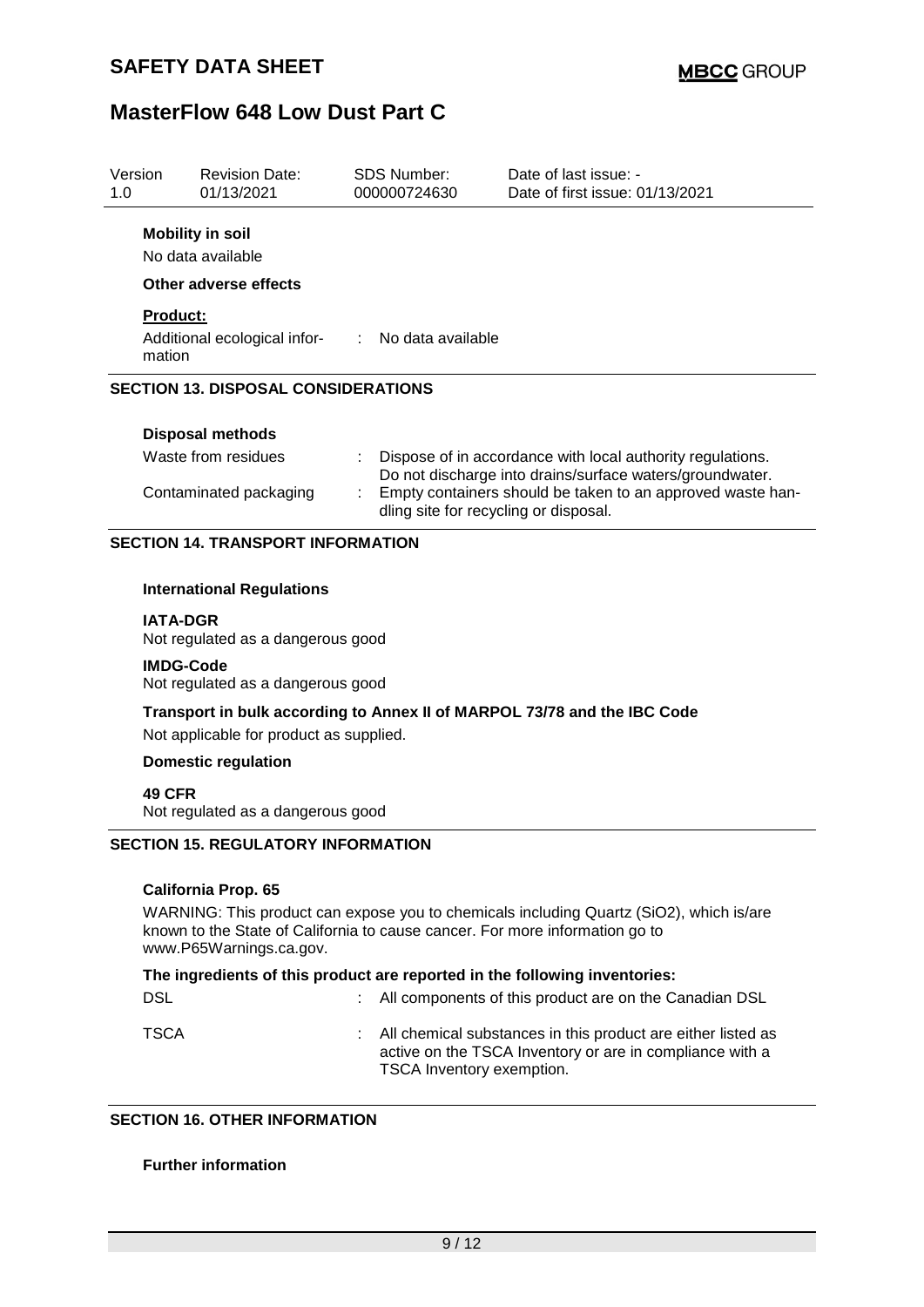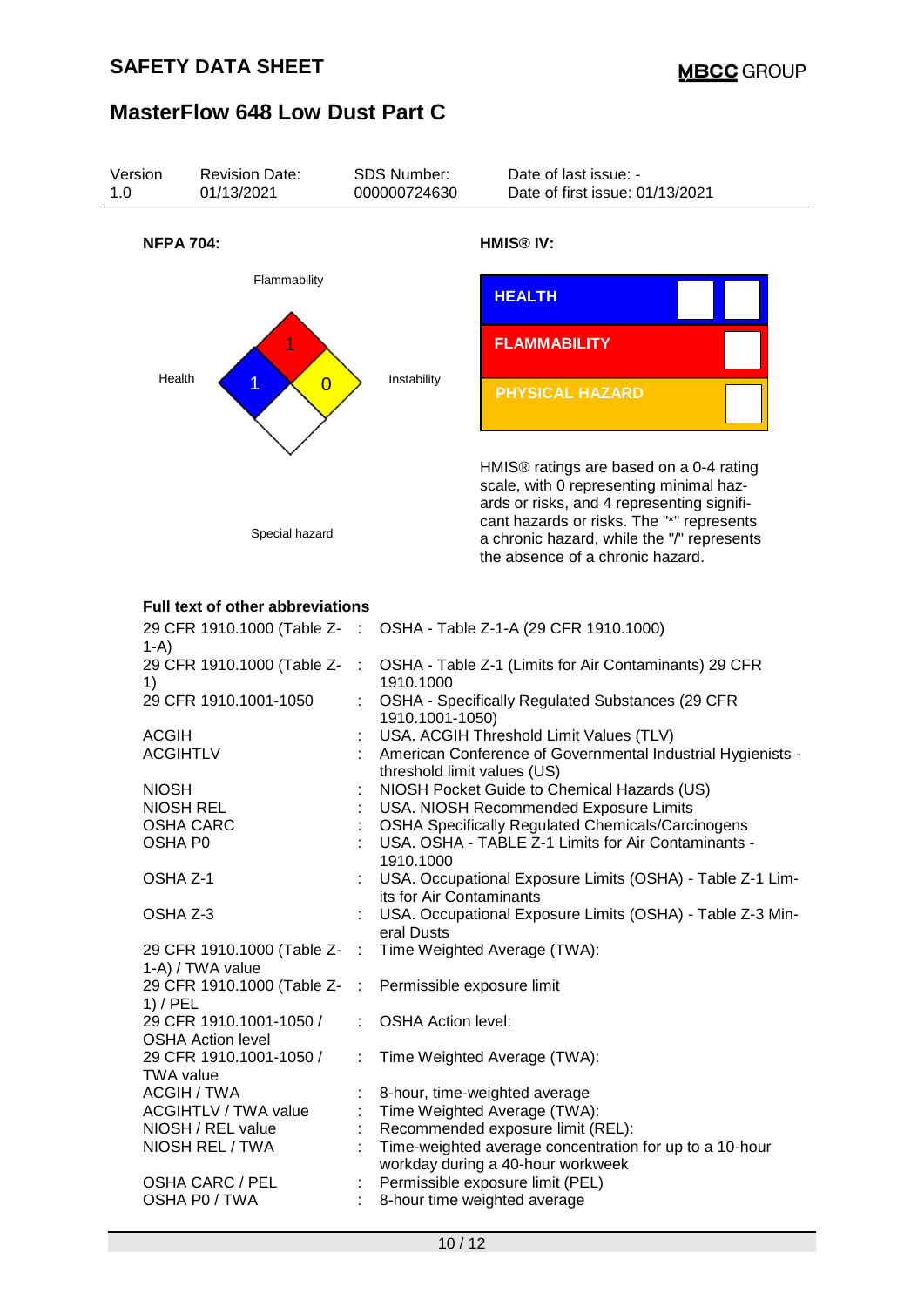| Version | <b>Revision Date:</b> | SDS Number:                               | Date of last issue: -           |
|---------|-----------------------|-------------------------------------------|---------------------------------|
| 1 O     | 01/13/2021            | 000000724630                              | Date of first issue: 01/13/2021 |
|         | OSHA Z-1 / TWA        | $\therefore$ 8-hour time weighted average |                                 |

OSHA Z-3 / TWA : 8-hour time weighted average

AICS - Australian Inventory of Chemical Substances; ASTM - American Society for the Testing of Materials; bw - Body weight; CERCLA - Comprehensive Environmental Response, Compensation, and Liability Act; CMR - Carcinogen, Mutagen or Reproductive Toxicant; DIN - Standard of the German Institute for Standardisation; DOT - Department of Transportation; DSL - Domestic Substances List (Canada); ECx - Concentration associated with x% response; EHS - Extremely Hazardous Substance; ELx - Loading rate associated with x% response; EmS - Emergency Schedule; ENCS - Existing and New Chemical Substances (Japan); ErCx - Concentration associated with x% growth rate response; ERG - Emergency Response Guide; GHS - Globally Harmonized System; GLP - Good Laboratory Practice; HMIS - Hazardous Materials Identification System; IARC - International Agency for Research on Cancer; IATA - International Air Transport Association; IBC - International Code for the Construction and Equipment of Ships carrying Dangerous Chemicals in Bulk; IC50 - Half maximal inhibitory concentration; ICAO - International Civil Aviation Organization; IECSC - Inventory of Existing Chemical Substances in China; IMDG - International Maritime Dangerous Goods; IMO - International Maritime Organization; ISHL - Industrial Safety and Health Law (Japan); ISO - International Organisation for Standardization; KECI - Korea Existing Chemicals Inventory; LC50 - Lethal Concentration to 50 % of a test population; LD50 - Lethal Dose to 50% of a test population (Median Lethal Dose); MARPOL - International Convention for the Prevention of Pollution from Ships; MSHA - Mine Safety and Health Administration; n.o.s. - Not Otherwise Specified; NFPA - National Fire Protection Association; NO(A)EC - No Observed (Adverse) Effect Concentration; NO(A)EL - No Observed (Adverse) Effect Level; NOELR - No Observable Effect Loading Rate; NTP - National Toxicology Program; NZIoC - New Zealand Inventory of Chemicals; OECD - Organization for Economic Co-operation and Development; OPPTS - Office of Chemical Safety and Pollution Prevention; PBT - Persistent, Bioaccumulative and Toxic substance; PICCS - Philippines Inventory of Chemicals and Chemical Substances; (Q)SAR - (Quantitative) Structure Activity Relationship; RCRA - Resource Conservation and Recovery Act; REACH - Regulation (EC) No 1907/2006 of the European Parliament and of the Council concerning the Registration, Evaluation, Authorisation and Restriction of Chemicals; RQ - Reportable Quantity; SADT - Self-Accelerating Decomposition Temperature; SARA - Superfund Amendments and Reauthorization Act; SDS - Safety Data Sheet; TCSI - Taiwan Chemical Substance Inventory; TSCA - Toxic Substances Control Act (United States); UN - United Nations; UNRTDG - United Nations Recommendations on the Transport of Dangerous Goods; vPvB - Very Persistent and Very Bioaccumulative

Revision Date : 01/13/2021

We support worldwide Responsible Care® initiatives. We value the health and safety of our employees, customers, suppliers and neighbors, and the protection of the environment. Our commitment to Responsible Care is integral to conducting our business and operating our facilities in a safe and environmentally responsible fashion, supporting our customers and suppliers in ensuring the safe and environmentally sound handling of our products, and minimizing the impact of our operations on society and the environment during production, storage, transport, use and disposal of our products.

IMPORTANT: WHILE THE DESCRIPTIONS, DESIGNS, DATA AND INFORMATION CONTAINED HEREIN ARE PRESENTED IN GOOD FAITH AND BELIEVED TO BE ACCURATE , IT IS PROVIDED FOR YOUR GUIDANCE ONLY. BECAUSE MANY FACTORS MAY AFFECT PROCESSING OR APPLICATION/USE, WE RECOMMEND THAT YOU MAKE TESTS TO DETERMINE THE SUITABILITY OF A PRODUCT FOR YOUR PARTICULAR PURPOSE PRIOR TO USE. NO WARRANTIES OF ANY KIND, EITHER EXPRESSED OR IMPLIED, INCLUDING